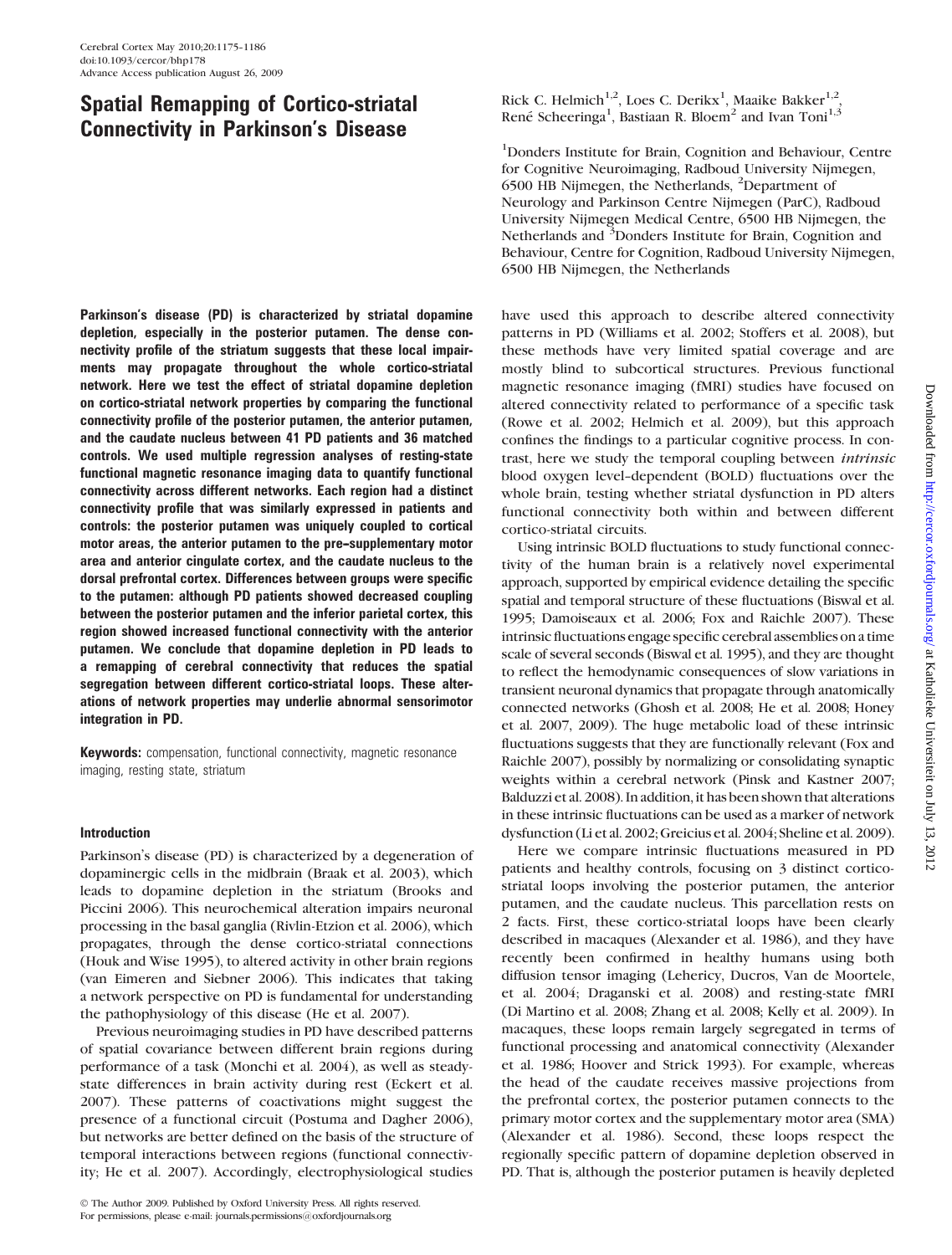of dopamine, the anterior putamen and the caudate nucleus are relatively spared (Kish et al. 1988; Guttman et al. 1997; Nurmi et al. 2001; Bruck et al. 2006). Accordingly, we test the hypothesis that PD patients show altered cortico-striatal connectivity, and that this alteration follows the specific spatial pattern of dopamine depletion occurring in this disease. This implies that functional connectivity within the cortico-striatal loop passing through the posterior putamen should decrease, whereas connectivity with the anterior putamen and the caudate nucleus should remain relatively intact. Furthermore, given that dopamine depletion might cause pathological (increased) interactions between different cortico-striatal loops (Bergman et al. 1998; Filion et al. 1988; Pessiglione, Czernecki, et al. 2005), we test whether striatal dysfunction in PD leads to altered interactions between different cortico-striatal loops. We test these hypotheses by measuring the coupling between intrinsic BOLD fluctuations in different striatal subregions and those in the rest of the brain (also known as resting-state fMRI; Biswal et al. 1995; Damoiseaux et al. 2006; Fox and Raichle 2007), comparing cortico-striatal connectivity patterns in PD patients with those in matched healthy controls.

#### Materials and Methods

# Subjects

# Patients

Forty-one right-handed PD patients (24 men, aged  $57 \pm 2$  years) participated after having given written informed consent according to institutional guidelines of the local ethics committee (CMO region Arnhem-Nijmegen, the Netherlands). Patients were included when they had idiopathic PD, diagnosed according to the UK Brain Bank criteria by an experienced movement disorders specialist (B.R.B.). Exclusion criteria were moderate-severe head tremor, cognitive dysfunction (Mini Mental State Examination < 24 or frontal executive problems), other neurological diseases (such as severe head trauma or stroke), and general exclusion criteria for MRI scanning (such as claustrophobia, pace-maker, and implanted metal parts). Ten patients had never used any anti-Parkinson medication; the others used dopaminergic medication (levodopa and dopamine agonists). The experiments were carried out in the morning, at least 12 h after the last dose of dopaminergic medication (in a practically defined off-condition; Langston et al. 1992). Each patient's disease severity was assessed using the Hoehn and Yahr stages and the Unified Parkinson's Disease Rating Scale (UPDRS). Patients were at a relatively early stage in the course of their disease (disease duration of 6.0  $\pm$  0.6 years; average  $\pm$  SEM; defined as the time since the patient subjectively noticed his first symptoms). Average disease severity (total score on the UPDRS) was  $28.3 \pm 1.5$  points (maximum score is 108 points). The average disease stage, using the Hoehn & Yahr (H&Y) score, was  $2.1 \pm 0.1$  (maximum stage is 5). The median H&Y stage was 2, which refers to ''bilateral disease, without impairment of balance.'' Patients had no frontal executive dysfunction (average score on the Frontal Assessment Battery: 16.7 ± 0.2 points; maximum score is 18 points) (Dubois et al. 2000).

## Healthy Subjects

Thirty-six healthy right-handed control subjects (18 men, aged 57  $\pm$ 1 years) participated in this study. Age and gender were equally distributed across the patient and control groups (age:  $t(75) = -0.10$ ;  $P =$ 0.92, independent-samples *t*-test; gender: chi-square = 0.56;  $P = 0.45$ ).

#### Image Acquisition

Functional images were acquired on a Siemens TRIO 3 T MRI system (Siemens, Erlangen, Germany) equipped with echo planar imaging (EPI) capabilities, using an 8-channel head coil for radio frequency transmission and signal reception. Subjects were instructed to lie still with their eyes closed, and to avoid falling asleep. Immediately after the end of the scan, subjects were asked whether they managed to stay awake. None of the subjects reported to have fallen asleep. BOLDsensitive functional images were acquired using a single shot gradient EPI sequence (time echo/time repetition  $[TE/TR] = 30/1450$  ms; 21 axial slices, voxel size =  $3.5 \times 3.5 \times 5.0$  mm; interslice gap = 1.5 mm; field of view  $[FOV] = 224$  mm; scanning time  $\sim$ 6 min, 265 images). Highresolution anatomical images were acquired using a magnetization prepared rapid acquisition gradient echo sequence (TE/TR = 2.92/ 2300 ms; voxel size =  $1.0 \times 1.0 \times 1.0$  mm, 192 sagittal slices; FOV = 256 mm; scanning time ~5 min).

#### Preprocessing of Imaging Data

All data were preprocessed and analyzed with SPM5 (Statistical Parametric Mapping, [www.fil.ion.ucl.ac.uk/spm\)](www.fil.ion.ucl.ac.uk/spm). First, functional EPI images were spatially realigned using a least squares approach and a 6 parameter (rigid body) spatial transformation (Friston et al. 1995). Subsequently, the time series for each voxel was realigned temporally to acquisition of the first slice. Images were normalized to a standard EPI template centered in MNI space (Ashburner and Friston 1997) and resampled at an isotropic voxel size of 2 mm. The normalized images were smoothed with an isotropic 8-mm full-width-at-half-maximum Gaussian kernel. Images were low-pass filtered using a fifth order Butterworth filter to retain frequencies below 0.1 Hz, because the correlations between intrinsic fluctuations are specific to this frequency range (Biswal et al. 1995; Fox and Raichle 2007). Anatomical images were spatially coregistered to the mean of the functional images (Ashburner and Friston 1997) and spatially normalized by using the same transformation matrix applied to the functional images.

#### Striatal Seed Regions

To define our striatal seed regions, each subject's normalized anatomical MRI scan was segmented into the left and right caudate nuclei and putamen, using an automized subcortical segmentation tool implemented in FSL (FIRST v1.1; [www.fmrib.ox.ac.uk/fsl;](www.fmrib.ox.ac.uk/fsl) Patenaude 2007). This procedure, as distinct from the use of segmented structures from a single subject (Zhang et al. 2008) or from an anatomical atlas (Tzourio-Mazoyer et al. 2002), accounts for interindividual differences in subcortical anatomy, thus increasing the reliability and sensitivity of our analyses. We separated the putamen into a posterior and an anterior part, to account for the well-known functional differences between these regions (Jueptner et al. 1997; Lehericy et al. 2005), and to account for the uneven amount of dopamine depletion between these regions in PD, which is most severe in the posterior putamen (Kish et al. 1988; Guttman et al. 1997; Nurmi et al. 2001; Bruck et al. 2006). The border between these two regions was defined as the line passing through the anterior commissure, in correspondence with previous neuroimaging work (positron emission tomography, fMRI: Lehericy et al. 2006; Postuma and Dagher 2006; diffusion tensor imaging: Lehericy, Ducros, Krainik, et al. 2004; dopamine transporter imaging: Martinez et al. 2003). To avoid partial volume effects (i.e., averaging of signals from two functional compartments into one voxel), we left a gap of 3 mm between the posterior ( $y < -1$ ; 32  $\pm$  1% of total volume) and anterior ( $y > +1$ ; 68.2 ± 1% of total volume) subdivisions of the putamen. Voxels in this gap were excluded. The caudate nucleus was also subdivided into 2 parts according to the same anatomical rule. Given the small volume of the posterior part  $(8.1 \pm 0.3\%)$ , and because the close proximity of the posterior caudate (tail) to the ventricles may contaminate the caudate time course with signal from the cerebrospinal fluid (CSF), we included only the anterior part (91.8  $\pm$  0.3% of the total caudate volume) in the analyses. Last, we used the normalized (but unsmoothed) fMRI time series to calculate the mean time course of each seed region. This was done by averaging across all voxels over the left and right hemispheres, using MarsBaR [\(http://marsbar.sourcefor](http://marsbar.sourceforge.net)[ge.net;](http://marsbar.sourceforge.net) Brett et al. 2002). This resulted in 3 BOLD time courses representing three striatal seed regions: posterior putamen, anterior putamen, and anterior caudate nucleus (see Fig. 1A,B).

## Control Seed Region

In addition to the 3 striatal seed regions mentioned above, we also added a fourth region: the bilateral posterior cingulate cortex (PCC; see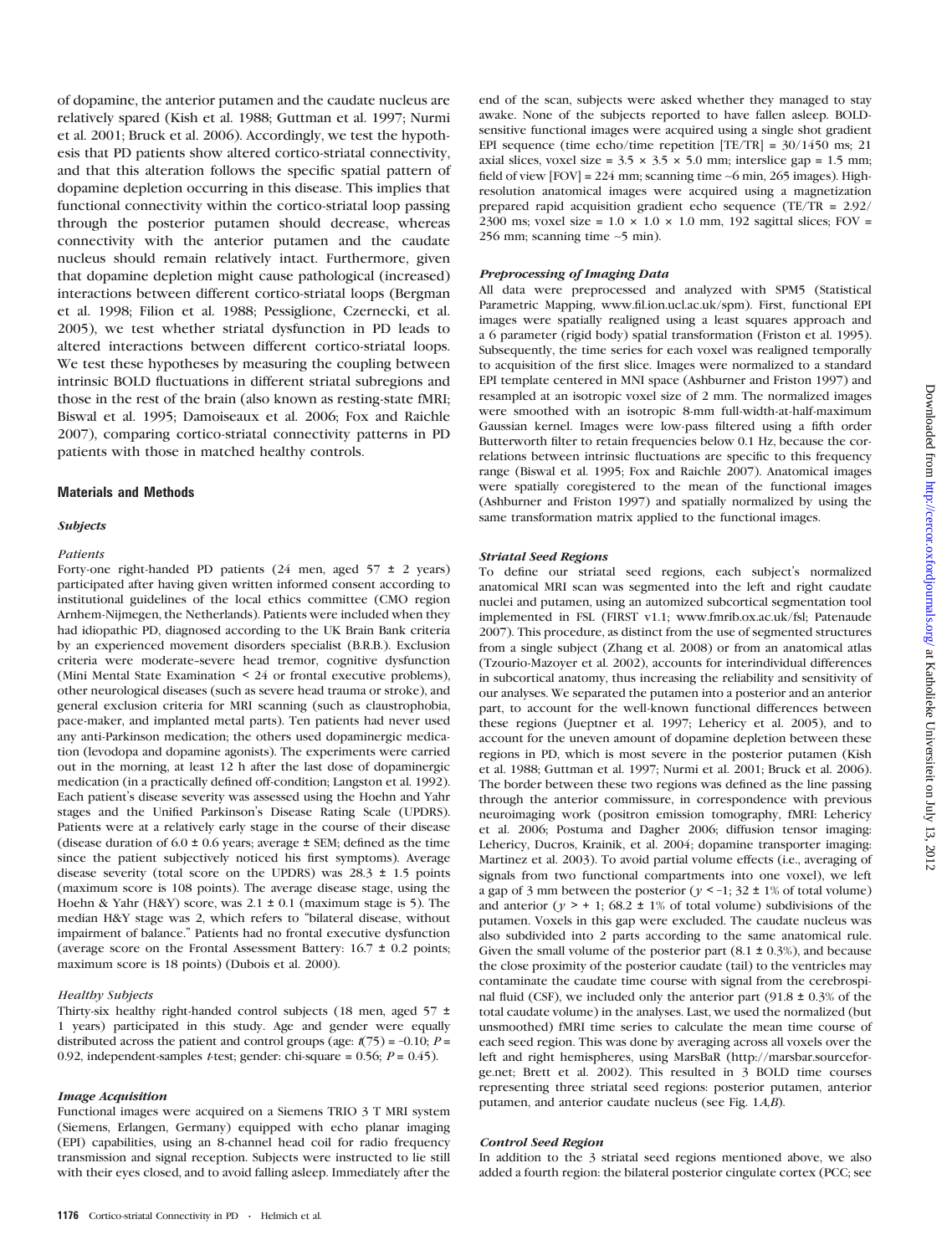

Figure 1. Seed regions. There were 4 seed regions: posterior putamen (in red), anterior putamen (in yellow), caudate nucleus (in blue), and PCC (in pink). The 3 striatal seed regions were individually defined for each subject on the basis of their structural MRI scans (A shows a transverse slice through the striatal region of a representative subject, with the seed regions in their respective colors). The PCC was individually defined for each subject on the basis of the spatial overlap between the PCC AAL-template (Tzourio-Mazoyer et al. 2002) and the subject's segmented gray matter (C shows a transverse slice through the PCC region of a representative subject). Each seed region was then used to average the BOLD signal from the corresponding volume of each image of the fMRI time series  $(B \text{ and } D \text{ show the striatal seed regions and the PCC overlaid on the average EPI)$ scan of a representative subject).

Fig. 1C,D). This was done to test whether differences in functional connectivity would be specific to the cortico-striatal circuitry, or whether they would generalize to other (nonstriatal) circuits. We selected the PCC, because the network involving this region (also known as the default mode network; DMN) has been widely described in recent years (Raichle et al. 2001; Greicius et al. 2003), and it does not involve the basal ganglia. Thus, we predicted that group differences should be present for the three striatal seed regions, but not for the PCC. We identified the PCC by overlapping the respective template from the automated anatomical labeling (AAL) atlas (Tzourio-Mazoyer et al. 2002) with subject-specific segmented gray matter maps, to ensure minimal spatial overlap between the template and CSF or white matter. The PCC time course was calculated by averaging across all voxels within the seed region.

## Nuisance and Tremor-Related Signals

First, to remove non-neuronal fluctuations from the data, we added to our model 2 time courses describing the average signal intensity in the bilateral lateral ventricles (CSF; defined using FSL FIRST v1.1, Oxford, UK) and in a blank portion of the MR images (Out of Brain signal). Second, although average head movements were generally small (on average ~1 mm for both groups), PD patients moved slightly more than healthy controls (see Suppl. Material). Thus, to optimally control for the motion effects, we added 36 motion parameters to our model: the linear, quadratic, and cubic effects of the 6 parameters describing the motion of each volume, as well as the first derivative of those effects (to control for spin-history effects). Previous work has proven the effectiveness of this procedure for removing motionrelated artifacts from fMRI data (Lund et al. 2005).

Third, a concern that arises when measuring resting-state fMRI in PD patients is that (motorically) these patients may not be at rest. Specifically, the parkinsonian tremor could alter functional connectivity within the motor system and thereby provide a trivial source of differences between PD patients and control subjects. To control for this factor, muscle activity in the most-affected arm (sampled with electromyography [EMG]) was measured during MR-scanning in all 41 PD patients and in a subgroup of 23 out of 36 controls. We used this signal to remove—through multiple regression—tremor-related variance from the data (see Suppl. Material).

# Statistical Analyses

For each subject a multiple regression analysis at the first-level was performed (using the general linear model implemented in SPM5), including the time courses of the three striatal seed regions and the PCC, the 38 nuisance regressors and three tremor-related EMG regressors in the PD group. All regressors were band-pass filtered between 0.008 and 0.l Hz. before inclusion into the model. Functional scans were high-pass filtered (period > 128 s) to remove low frequency ( <0.008 Hz.) confounds such as scanner drifts. Thus, the same frequencies (between 0.008 and 0.1 Hz) were retained in both the functional scans and in the regressors. Parameter estimates (beta values) for all regressors were obtained by maximum-likelihood estimation, modeling temporal autocorrelation as an AR(1) process. For each seed region, the parameter estimate (for a specific subject, in

a specific voxel) reflects the influence of the seed region's time course on the time course of that voxel, while controlling for the contribution of all the other regressors in the model (i.e., the other two striatal seed regions, the PCC, the tremor-related regressors and the nuisance regressors; Friston 2007). In other words, the variance that was shared between seed regions (for example, global signal fluctuations of no interest) was not assigned to any of the regressors, increasing the specificity of our findings. Importantly, this procedure also avoids the introduction of artificial negative correlations that may result from removal of the global signal (Murphy et al. 2009).

Group-level analyses were carried out using a random-effects model implemented in SPM5. For each group, we entered the beta images of the 3 striatal seed regions and the PCC into a  $2 \times 4$  repeated-measures ANOVA (full factorial design) with factors GROUP (patients vs. controls) and REGION (posterior putamen, anterior putamen, anterior caudate, PCC). For each of the 4 regions, we investigated both common functional connectivity (i.e., using conjunction analyses; Nichols et al., 2005) and differential functional connectivity (i.e., PD vs. controls). Corrections for multiple comparisons were carried out at the voxel level using the false discovery rate (FDR) (Genovese et al. 2002). The statistical threshold was set to  $P \leq 0.001$  FDR corrected, to control for the number of contrasts (16 in total) that we used. A cluster-extent threshold of 50 voxels was applied to all comparisons.

Last, we tested for a relationship between disease severity and altered connectivity by correlating individual connectivity measures (beta values extracted from the inferior parietal cortex [IPC]; MNI coordinates [56 –20 28]) with measures of disease severity (total UPDRS score and with the disease duration).

#### Supplementary Analyses

We performed 4 post hoc control analyses to further characterize the differential connectivity between groups (all described in the Suppl. Material). First, we investigated whether the shift in connectivity we observed for the IPC (see Results, Fig. 3) might be caused by a shift in the functional border between posterior and anterior putamen in the PD group. For instance, if PD would lead to a functional enlargement of the posterior putamen—shifting the border rostrally as compared with the controls—then this might cause the apparent shift from posterior to anterior putamen connectivity we observed. To test this, we redefined the borders of the striatal seed regions—moving it 5 mm in either the posterior or the anterior direction—and we repeated the same analyses as described above. Second, we tested whether the altered connectivity in PD was different for the least- and most-affected striatum. Thus, we used a model with both left- and right-lateralized time courses for the 3 striatal seed regions, and directly compared cortico-striatal connectivity of the left and right striatum across groups. Third, we wanted to rule out that group differences were caused by tremor. Thus, we compared the size of the effect (depicted in Fig. 3) between 13 PD patients without any tremor (resting tremor score of 0 on the UPDRS, and no tremor-related EMG activity during scanning) and 18 PD patients with moderate to severe tremor (resting tremor score of  $\geq 2$  on the UPDRS, and tremor-related EMG activity during scanning). In addition, we evaluated the spatial distribution of tremorrelated brain activity (i.e., brain regions where activity cofluctuated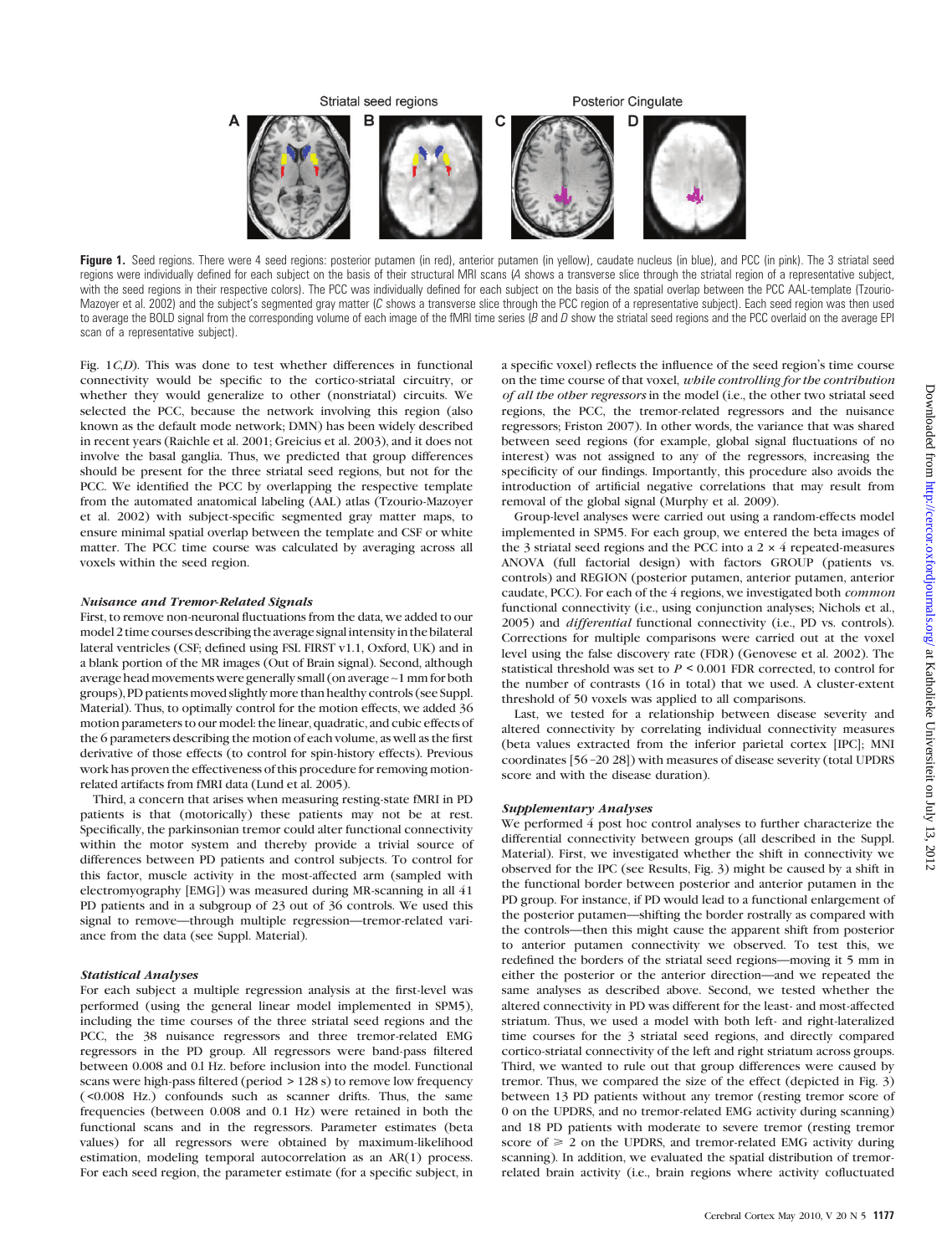tremor amplitude) and compared it with the spatial distribution of regions showing differential connectivity across groups. Fourth, to rule out that group differences were caused by residual effects of dopaminergic medication (although all PD patients were tested offmedication), we compared the size of the effect (depicted in Fig. 3) between 10 unmedicated PD patients and 31 medicated PD patients.

#### Functional Characteristics of the Seed Regions

Given the severe and uneven striatal dopamine depletion in PD, one might expect differences in the functional characteristics of the striatal seed regions, as well as the relationship between the different seed regions. Thus, we computed the following functional properties of the four seed regions, and compared them across groups (all described in the Suppl. Material). First, for each seed region we calculated the average BOLD signal and its variance (coefficient of variation). Second, we computed the correlation matrix for the 4 different seed regions, as well as its condition number (square root of the ratio of the largest to smallest eigenvalue), in order to estimate the global stability of the regression coefficients. Third, to estimate the frequency characteristics of the intrinsic fluctuations with the four seed regions, we calculated the power spectra of the time course of each region and compared these across groups.

#### Anatomical Characteristics of the PD Patients and Control Subjects

We considered the possibility that between-groups *anatomical* differences could give rise to spurious differences in functional connectivity. Thus, we performed the following anatomical analyses to rule this out (as described in the Suppl. Material). First, we compared the volumes of each striatal seed region (in native anatomical space) between the two groups. Second, we considered whether the shift in cortico-striatal connectivity from posterior to anterior putamen that we observed in PD (see Results) could be caused by a caudal-to-rostral shift in the anatomical position of the putamen in the PD group. Thus, for each subjects we computed the anatomical borders (i.e., the most posterior and anterior y-coordinates, in MNI space) of each striatal seed region, and we compared these y-coordinates across groups. Third, we tested whether the altered connectivity patterns we observed might be caused by differences in cortical gray matter volume across groups. Thus, we performed a voxelbased morphometry (VBM) analysis on segmented and normalized gray matter images of all subjects, and we compared the distributions of gray matter probabilities between groups (Ashburner 2007).

#### Anatomical Inference

Anatomical details of cerebral regions with significant changes in functional connectivity were obtained by superimposing the SPMs onto a structural image. The atlas of (Duvernoy et al. 1991) was used to identify relevant anatomical landmarks. The Anatomy Toolbox (Eickhoff et al. 2005) was used for regions where cytoarchitectonic maps were available.

#### **Results**

# Cortico-striatal Connectivity Shared between Groups

We searched for brain regions with similar strength of corticostriatal couplings in both PD patients and healthy controls. The spatial distribution of these brain regions followed the anatomy of cortico-striatal loops (Alexander et al. 1986), in line with previous resting-state fMRI studies (Di Martino et al. 2008; Zhang et al. 2008; Kelly et al. 2009) and a meta-analysis of cortical and striatal coactivation patterns (Postuma and Dagher 2006).

# Posterior Putamen

The posterior putamen was functionally connected to large parts of the cortical motor system, including the bilateral primary motor cortex (M1; Brodmann area [BA] 4), primary somatosensory cortex (BA 3), SMA (BA 6), dorsal premotor cortex (BA 6), ventral premotor cortex (BA 6 and 44), cerebellum (cortex and vermis), and inferior parietal cortex (see Table 1; Fig. 2A). There were also regions outside the core motor system showing functional connectivity with the posterior putamen, that is, the bilateral dorsolateral prefrontal cortex, the extrastriate visual cortex, and the caudal superior temporal gyrus (Table 1; Fig. 2A).

#### Anterior Putamen

The anterior putamen was functionally connected to the pre-SMA, anterior cingulate cortex (ACC), subthalamic region, and bilateral middle frontal gyrus (BA 9). There was also significant functional connectivity with the left rostral part of the middle temporal gyrus and with the middle cingulate cortex (see Table 1; Fig.  $2B$ ).

#### Anterior Caudate

In both groups, the anterior caudate was functionally coupled to large parts of the prefrontal cortex, more specifically the bilateral dorsomedial (BA 8 and 9) and dorsolateral prefrontal

| $\sim$<br>×<br>۰, |
|-------------------|
|-------------------|

Similar cortico-striatal connectivity across groups

| Region                           | BA    | Hemisphere | Χ              | У                        | Z           | t-Value      |
|----------------------------------|-------|------------|----------------|--------------------------|-------------|--------------|
| Posterior putamen                |       |            |                |                          |             |              |
| Precentral gyrus                 | 6     | L          | $-24$          | $-24$                    | 60          | 8.26         |
|                                  |       | R          | 26             | $-24$                    | 56          | 8.09         |
|                                  | 4     | L          | $-30$          | $-20$                    | 52          | 7.05         |
|                                  |       | R          | 32             | $-20$                    | 50          | 6.84         |
| Precentral gyrus (SMA)           | 6     | B          | $-2$           | $-18$                    | 60          | 5.32         |
| Postcentral gyrus                | 3     | R          | 28             | $-24$                    | 48          | 6.52         |
| Inferior frontal gyrus           | 44    | L          | $-36$          | $\overline{\phantom{a}}$ | 26          | 6.31         |
|                                  |       | R          | 36             | 6                        | 28          | 5.02         |
| Middle frontal gyrus             | 10    | L<br>R     | $-44$          | 48                       | 14          | 4.99         |
| Cerebellum-vermis                |       | B          | 38<br>$\Omega$ | 58<br>50                 | 12<br>$-18$ | 4.94<br>8.10 |
| Cerebellum-cortex                |       | L          | $-8$           | $-50$                    | $-18$       | 7.92         |
|                                  |       | R          | 10             | $-48$                    | $-20$       | 7.72         |
| IPC                              | 40    | L          | $-52$          | $-46$                    | 46          | 4.90         |
|                                  |       | R          | 42             | $-46$                    | 46          | 4.48         |
| Superior temporal gyrus          | 22    | L          | $-52$          | $-40$                    | 14          | 4.37         |
| Middle occipital gyrus           | 19    | R          | 36             | $-76$                    | 22          | 4.31         |
| Insula                           |       | R          | 48             | 8                        | 6           | 5.39         |
|                                  |       | L          | $-34$          | $-30$                    | 27          | 4.76         |
| Mesencephalon                    |       | L          | $-8$           | $-20$                    | $-12$       | 5.47         |
|                                  |       | R          | 8              | $-20$                    | $-12$       | 4.48         |
| Anterior putamen                 |       |            |                |                          |             |              |
| ACC                              | 32    | B          | 10             | 22                       | 32          | 7.79         |
| Subthalamic region               |       | R          | 8              | $-14$                    | 0           | 6.67         |
|                                  |       | L          | $-4$           | $-12$                    | $\Omega$    | 5.40         |
| Precentral gyrus (pre-SMA)       | 6     | B          | 10             | 8                        | 50          | 5.33         |
| Middle frontal gyrus             | 9     | L          | $-30$          | 38                       | 30          | 5.07         |
|                                  |       | R          | 32             | 42                       | 24          | 4.61         |
| Middle temporal gyrus            | 21    | L          | $-48$          | $-4$                     | $-22$       | 4.98         |
| Middle cingulate cortex          | 23    | R          | 10             | $-28$                    | 38          | 4.38         |
| Mesencephalon<br>Caudate nucleus |       | R          | 12             | $-22$                    | $-14$       | 5.13         |
| Dorsomedial frontal cortex       | 6     | B          | $-12$          | 16                       | 60          | 8.89         |
|                                  | 8     | B          | $-8$           | 28                       | 58          | 8.06         |
|                                  | 9     | B          | $-14$          | 44                       | 28          | 7.99         |
| Dorsolateral frontal cortex      | 9/46  | R          | 36             | 20                       | 50          | 7.86         |
|                                  |       | L          | $-28$          | 20                       | 42          | 7.49         |
| IPC                              | 40    | L          | $-48$          | $-52$                    | 42          | 4.99         |
|                                  |       | R          | 44             | $-64$                    | 48          | 4.88         |
| Parahippocampal gyrus            |       | L          | $-30$          | $-26$                    | $-6$        | 4.80         |
| Inferior temporal gyrus          | 20/21 | L          | $-62$          | $-26$                    | $-18$       | 6.37         |
|                                  |       | R          | 64             | $-26$                    | $-24$       | 4.94         |
| Cerebellum-cortex                |       | R          | 30             | $-64$                    | $-36$       | 6.44         |
|                                  |       | L          | $-28$          | $-82$                    | $-32$       | 4.49         |

Note: Local maxima (in MNI coordinates) of regions showing significant ( $P < 0.001$ , FDR corrected for multiple comparisons) coupling with the posterior putamen, anterior putamen, and caudate nucleus in both patients and controls (conjunction analysis; Nichols et al. 2005). L: left, R: right; B: bilateral.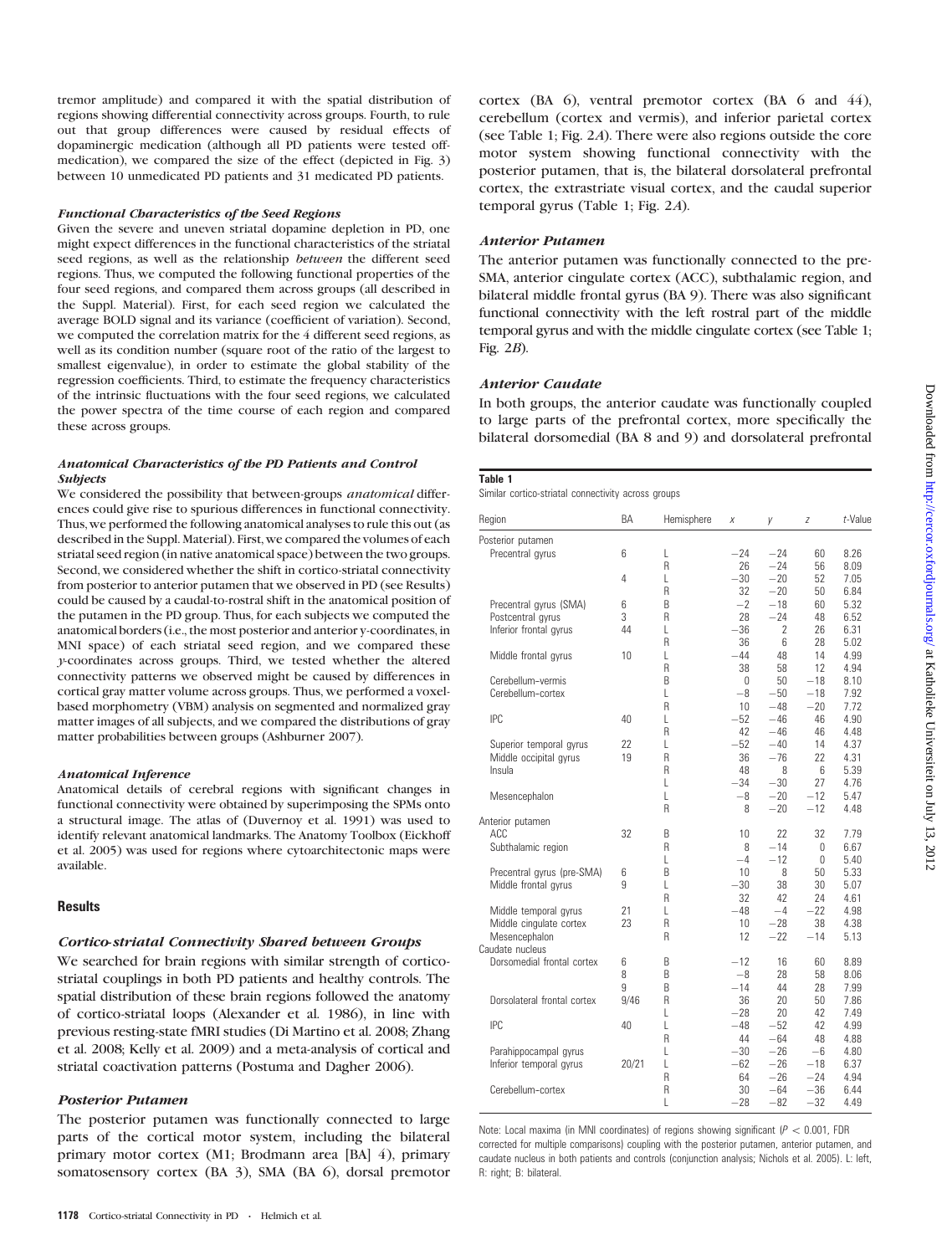

Figure 2. Similar cortico-striatal connectivity across groups. The images represent SPM $\{t\}$  maps of similar functional connectivity across groups (conjunction analysis), thresholded at  $P < 0.001$  FDR corrected for multiple comparisons, overlaid on anatomical images from a representative subject of the MNI series. The images are relative to connectivity with the posterior putamen  $(A)$ , the anterior putamen  $(B)$ , the caudate nucleus  $(C)$ , and the PCC  $(D)$ .

cortex (BA 9, 10, and 46), inferior temporal gyrus, inferior parietal cortex (all bilaterally), and the left hippocampus. There was also significant functional connectivity with the cerebellar cortex (see Table 1; Fig. 2C).

# Posterior Cingulate

As repeatedly described (Greicius et al. 2003), the PCC was functionally connected to different parts of the so-called DMN: the ventromedial-prefrontal cortex and the angular gyrus in both left and right hemispheres. There was also significant functional connectivity with the cerebellar tonsils and the inferior temporal gyrus (bilaterally), as well as the left hippocampus (see Table 2; Fig. 2D).

# Differential Cortico-striatal Connectivity Across Groups

We compared the connectivity maps of each of the 4 seed regions between groups. There were striking differences in the

connectivity pattern of the posterior putamen: in PD patients, functional connectivity was reduced between the posterior putamen and the cingulate motor area (CMA, ventral to BA 6), the bilateral postcentral gyrus (primary somatosensory cortex; BA 1, 2, and 3b), the parietal operculum (secondary somatosensory cortex; Eickhoff, Amunts, et al. 2006) and the supramarginal gyrus (rostral part of the inferior parietal cortex, IPC; BA 40; Caspers et al. 2006). These clusters did not extend into the lateral premotor cortex (Fig. 3). Smaller clusters in the precentral gyrus (BA 4), the middle frontal gyrus, temporal operculum, superior temporal gyrus, insula, and fusiform gyrus also showed reduced functional connectivity with the posterior putamen in the PD group (Table 3). There were no regions with enhanced functional coupling to the posterior putamen in PD patients.

The anterior putamen showed the opposite pattern. In the PD group, this structure had enhanced functional connectivity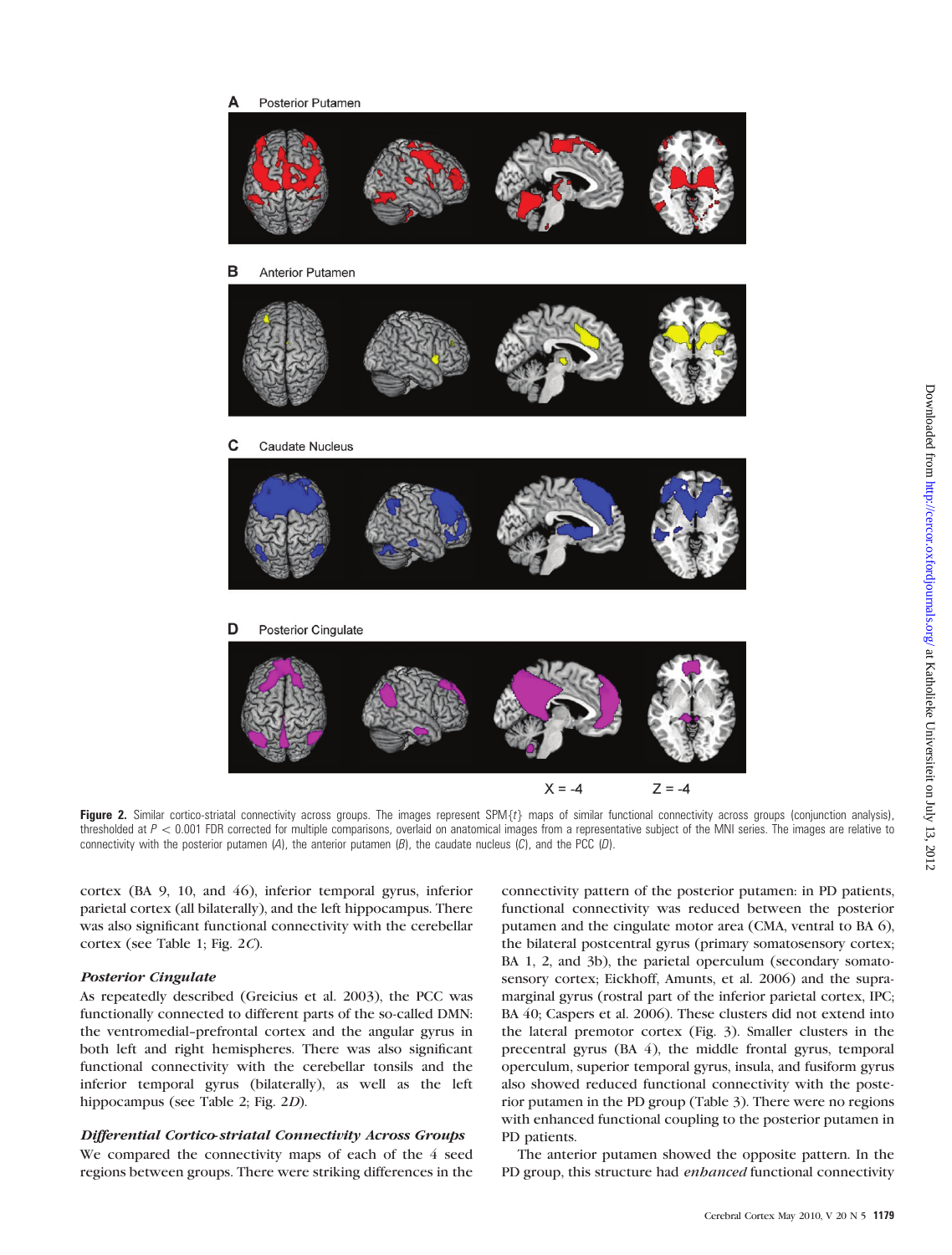Common connectivity with the PCC across groups

| Region                      | BA | Hemisphere | $\boldsymbol{X}$ | V     | Z     | <i>t</i> -Value |
|-----------------------------|----|------------|------------------|-------|-------|-----------------|
| <b>PCC</b>                  |    |            |                  |       |       |                 |
| Ventromedial frontal cortex | 32 | B          | U                | 52    | -8    | 7.61            |
| Parahippocampal gyrus       |    |            | $-26$            | $-32$ | $-12$ | 3.94            |
| Angular gyrus               | 39 |            | $-42$            | $-66$ | 34    | 9.74            |
|                             |    | R          | 46               | $-58$ | 28    | 8.06            |
| Inferior temporal gyrus     | 20 |            | $-58$            | $-12$ | $-28$ | 6.85            |
|                             |    | R          | 60               | $-6$  | $-30$ | 5.13            |
| Cerebellum-tonsils          |    | R          | 6                | $-54$ | $-44$ | 5.22            |
|                             |    |            | —հ               | $-56$ | $-46$ | 4.95            |

Note: Local maxima (in MNI coordinates) of regions showing significant ( $P < 0.001$ , FDR corrected for multiple comparisons) coupling with the PCC in both patients and controls (conjunction analysis; Nichols et al. 2005). L: left, R: right; B: bilateral.

with the bilateral parietal operculum (secondary somatosensory cortex) and supramarginal gyrus (rostral IPC, BA 40; Table 3, Fig. 3), as well as smaller clusters in the insula and inferior temporal gyrus. At a lower threshold ( $P < 0.01$  FDR corrected), also the primary somatosensory cortex and the CMA were seen. There was no reduced functional connectivity with the anterior putamen in the PD group. These findings suggest a shift in cortico-striatal connections in PD, away from the (neurochemically most-affected) posterior putamen and toward the (relatively spared) anterior putamen.

A conjunction analysis of the two between-groups differences described above (posterior putamen: controls > PD; anterior putamen: PD > controls) revealed a dissociation for a region in rostroventral part of the right IPC ([56 –20 28],  $t$ -value = 5.79,  $P = 0.001$  FDR corrected). More specifically, this subregion of the IPC could be assigned to the opercular part of Von Economo's parietal area F (PFop, local maximum and 58% of the cluster assigned to this area; Caspers et al. 2006), which is found between the rostral operculum and the free IPC surface. In controls, this structure was coupled to the posterior putamen (but not the anterior putamen), whereas in PD patients this structure was coupled to the anterior putamen (but not the posterior putamen; Fig. 3). On an individual basis, there was a trade-off between connections strengths of the posterior and the anterior putamen, such that subjects with higher posterior putamen connectivity had lower connectivity strengths with the anterior putamen. This effect was seen for both groups (controls:  $R = -0.54$ ,  $P = 0.001$ ; PD:  $R = -0.48$ ,  $P =$ 0.002; Fig. 3F), but PD patients showed a clear bias for enhanced anterior putamen connections. There were no differences in PCC connectivity across groups, even when lowering the threshold to  $P \leq 0.05$  FDR corrected. This result highlights the anatomical specificity of our findings. Similarly, there were no differences in caudate connectivity across groups, although we observed increased connectivity between the caudate and the dorsomedial prefrontal cortex in the PD group (MNI coordinates  $[4\ 52\ 26]$ ,  $t = 5.07$ ,  $P = 0.023$  FDR corrected), when lowering the statistical threshold to  $P < 0.05$ FDR corrected.

We also searched for a relationship between disease severity (total UPDRS-III, disease duration) and the abnormal



□Posterior Putamen (PP): Controls > PD □ Anterior Putamen (AP): PD > Controls



Figure 3. Differential cortico-striatal connectivity across groups.  $(A-D)$  The spatial distribution of *differential* connectivity across groups. In light blue, SPM{t} of *decreased* functional connectivity with the posterior putamen (PP) in the PD group (controls > PD). In orange, SPM $\{t\}$  of enhanced functional connectivity with the anterior putamen (AP) in the PD group (PD > controls). These maps are rendered onto the dorsal (B) or lateral (C) surface of the brain, and shown overlaid onto a coronal (A) or axial section (D) of the brain. (E) The connectivity strength between the 4 seed regions (on the y-axis—see Fig. 1) and the right IPC (local maximum shown in D), separately for controls (white bars) and PD patients (black bars). The y-axis indicates the beta values of a multiple regression analysis, averaged across subjects, that is, the unique contribution of each seed region's BOLD time series to the BOLD time series of the right IPC. (F) The relationship between coupling of the IPC (E) with the posterior putamen (x-axis) and the anterior putamen (yaxis) across subjects. PD patients (red dots, one dot represents one subject) showed a consistent bias toward stronger functional connectivity between the IPC and the anterior putamen than the healthy controls (blue dots). The SPM{t}s (all thresholded at  $P < 0.001$  FDR corrected for multiple comparisons) are overlaid on the anatomical image of a representative subject from the MNI series. Abbreviations:  $PP =$  posterior putamen;  $AP =$  anterior putamen;  $CN =$  caudate nucleus.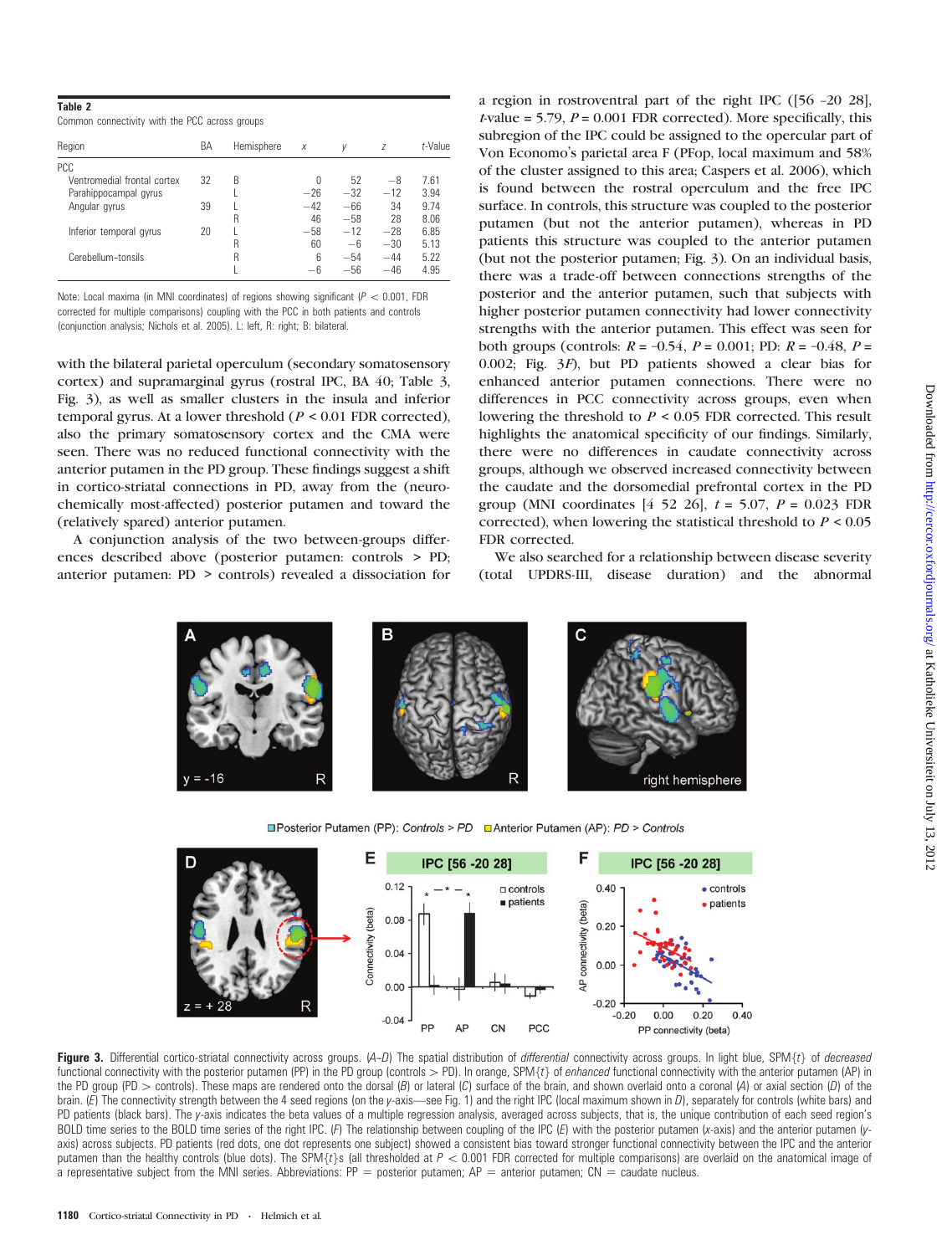## Table 3

Differential cortico-striatal connectivity across groups

| Region                                   | BA                       | Hemisphere | X     | V     | Z     | t-Value |
|------------------------------------------|--------------------------|------------|-------|-------|-------|---------|
| Posterior putamen: controls $>$ patients |                          |            |       |       |       |         |
| Postcentral gyrus                        |                          | R          | 56    | $-12$ | 38    | 5.31    |
|                                          | $\overline{\phantom{a}}$ |            | $-58$ | $-16$ | 26    | 5.57    |
|                                          |                          | R          | 12    | $-46$ | 62    | 4.83    |
|                                          | 3b                       |            | $-56$ | $-6$  | 30    | 4.54    |
|                                          |                          | R          | 34    | $-40$ | 60    | 4.93    |
| Precentral gyrus                         | 4                        | R          | 50    | $-2$  | 30    | 4.55    |
|                                          |                          |            | $-54$ | $-6$  | 34    | 4.43    |
| Middle frontal gyrus                     | 6                        | R          | 52    | $-6$  | 56    | 5.15    |
| Middle cingulate cortex                  | 24/6                     | R          | 12    | $-12$ | 46    | 5.44    |
|                                          |                          |            | $-4$  | $-12$ | 46    | 4.57    |
| IPC/parietal operculum                   | 40                       | R          | 58    | $-18$ | 26    | 5.87    |
| Temporal operculum                       | 22                       | R          | 62    | $-4$  | 4     | 6.19    |
|                                          |                          |            | $-62$ | -6    | $-4$  | 5.91    |
| Superior temporal gyrus                  | 22                       |            | $-58$ | $-44$ | 14    | 4.87    |
| Insula                                   |                          | R          | 34    | 18    | 0     | 5.16    |
| Fusiform gyrus                           |                          |            | $-34$ | $-58$ | $-20$ | 4.93    |
| Anterior putamen: patients > controls    |                          |            |       |       |       |         |
| IPC/parietal operculum                   | 40                       | R          | 56    | $-24$ | 30    | 6.74    |
|                                          |                          | L          | $-48$ | $-30$ | 28    | 5.59    |
| Insula                                   |                          | R          | 36    | 16    | 0     | 5.3     |
| Inferior temporal gyrus                  | 20                       | L          | $-46$ | $-50$ | $-18$ | 5.44    |

Note: Local maxima (in MNI coordinates) of regions showing significantly larger couplings with the posterior putamen for healthy controls than for PD patients (upper part), and regions showing significantly larger couplings with the anterior putamen for patients than healthy controls (lower part). Depicted regions passed the statistical threshold of  $P < 0.001$ , FDR corrected for multiple comparisons. L: left, R: right.

connectivity pattern of the IPC (i.e., beta values for the posterior or the anterior putamen, as well as the difference between these beta values), but there was no significant correlation for any of these measures (all  $R^2$  < 0.05).

#### Altered Sensori-Motor Integration in PD

The results described above suggest that in PD the cortical sensorimotor system becomes partitioned into 2 different cortico-striatal loops, with some parts being connected to the posterior putamen (e.g., the precentral gyrus; Fig. 2) and others to the anterior putamen (e.g., the IPC; Fig. 3). In controls, there was no such partitioning (i.e., precentral gyrus and IPC are both connected to the posterior putamen). To test whether in PD this would lead to diminished coupling between these 2 different parts of the cortical sensorimotor system, we assessed—for each individual subject—the correlation between the time course of the right precentral gyrus (MNI coordinates [26 –24 56]) and the time course of the IPC (MNI coordinates [56 –20 28]), and compared the magnitude of the correlation coefficients across groups. This revealed a significantly lower cortico-cortical coupling in the PD group than in the controls (PD:  $r = 0.42 \pm 0.039$ ; controls:  $r = 0.56 \pm 0.032$ ; average correlation across subjects ± SEM; independentsamples *t*-test:  $P = 0.001$ ), suggesting that the cortico-striatal remapping may also impair cortico-cortical processing.

# Supplementary Analyses

The results of these analyses are described in more detail in the [Supplementary Material.](Supplementary Material) In short, we found that the shift in connectivity had the following characteristics. First, the shift in cortico-striatal connectivity for the IPC did not change when moving the border between posterior and anterior putamen either rostrally or caudally. This suggests that the effect is caused by a general increase in functional connectivity of the anterior putamen, which is not restricted to the border zone between posterior and anterior putamen. Second, we found

that the increased connectivity between the IPC and the anterior putamen in the PD group was significantly larger for the least-affected side, whereas the decreased connectivity with the posterior putamen was similar for both hemispheres. These results support the idea that the enhanced connectivity of the anterior putamen might reflect functional compensation. Third, the shift in connectivity was similar across tremordominant and nontremor PD subgroups, and tremor-related brain activity showed no spatial overlap with the IPC. These results indicate that differences between groups are unlikely to be caused by tremor. Fourth, the shift in connectivity in the IPC was similar across medicated an unmedicated PD patients, whereas both PD subgroups were different from controls. This result indicates that this effect was not caused by medication.

## Functional Characteristics of the Seed Regions

There were no differences between PD and controls in the amplitude, variance (coefficient of variation) and frequency distributions (power spectra) of the 4 seed regions' time courses ([Supplementary Material\)](Supplementary Material). However, we found that the functional relationship *between* the 4 different seed regions was different across groups. More specifically, the correlation between the time courses of the posterior and anterior putamen was decreased in the PD group (PD:  $r = 0.69$ , controls:  $r = 0.76$ ;  $P = 0.018$ ; [Supplementary Material\)](Supplementary Material), whereas all other combinations were similar across groups ( $P > 0.36$ ). This indicates that severe dopamine depletion in the posterior putamen functionally isolates this structure from neighboring striatal regions.

# Anatomical Characteristics of the PD Patients and Control Subjects

The volume and anatomical location of the striatal seed regions, as well as cortical gray matter volume (VBM analysis), did not differ across groups (Suppl. Material). This indicates that altered functional connectivity was not caused by anatomical changes.

# **Discussion**

The results of this study indicate that PD patients have altered inter-regional couplings within specific cortico-striatal loops, and that these alterations follow the specific spatial pattern of dopamine depletion occurring in this disease. More precisely, whereas functional connectivity between the posterior putamen and the cortical sensorimotor system decreased, a portion of this system (IPC) increased its coupling with the anterior putamen. These connectivity changes had the following characteristics. First, they were spatially specific: there were no differences in the connectivity patterns of the anterior caudate and PCC between PD patients and matched controls. Second, the increased functional connectivity was largest for the anterior putamen in the least-affected hemisphere, whereas the decreased connectivity for the posterior putamen was equally present for both hemispheres. Third, the altered connectivity was not caused by tremor: there was no spatial overlap between regions displaying tremor-related activity and regions showing the shift in connectivity, and PD patients without any tremor showed the exact same pattern as PD patients with severe tremor. Fourth, the altered connectivity was not caused by anatomical changes in the striatal seed regions, in cortical gray matter, nor by alterations in the frequency distribution of the intrinsic fluctuations.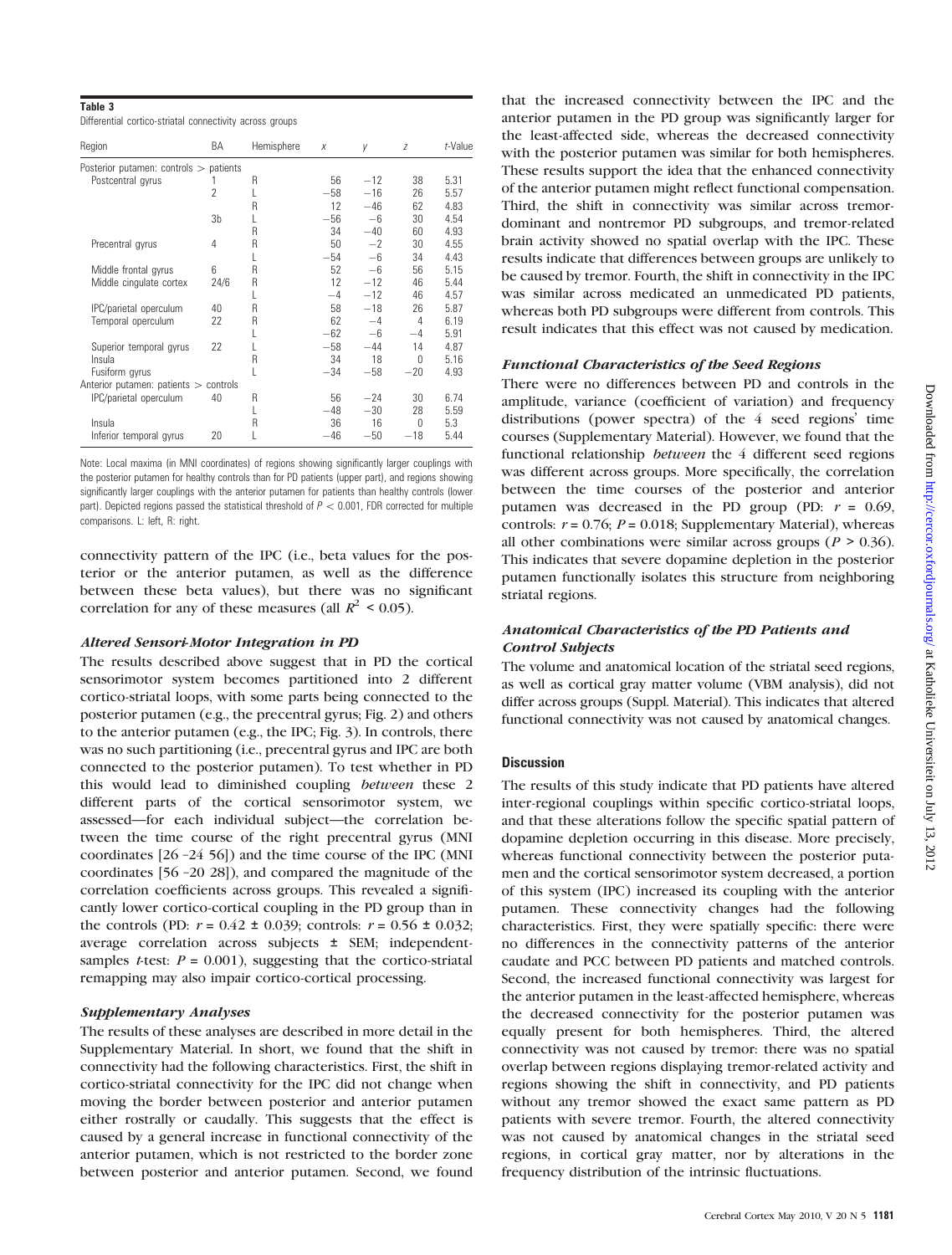Given that the changes in connectivity were observed in the context of intrinsic BOLD fluctuations, they likely represent disease-related alterations of network properties, rather than a collection of locally altered responses to striatal dysfunction driven by a particular task. Below we will elaborate on possible mechanisms behind the shift in connectivity we observed, as well as potential behavioral consequences.

# Alterations in Cortico-striatal Connectivity

PD patients had decreased connectivity between the posterior putamen and the cortex (bilateral primary and secondary somatosensory cortex, IPC, insula, and CMA). Post mortem and nuclear imaging studies have clearly shown that the posterior putamen suffers most from nigro-striatal dopamine depletion (Kish et al. 1988; Brooks et al. 1990; Guttman et al. 1997; Nurmi et al. 2001; Bruck et al. 2006). Our findings suggest that this focal depletion may result in a functional disconnection of the posterior putamen from large portions of the cerebral cortex. Disconnecting a dysfunctional posterior putamen from the cortical sensorimotor network might be beneficial for some behavioral functions, in particular if the same cortical network could be redirected toward relatively unaffected parts of the striatum (functional compensation). Accordingly, we found that the decreased functional connectivity in the corticostriatal loop involving the posterior putamen was paralleled by increased coupling between the sensorimotor cortex and the (relatively spared) anterior putamen. This increase was largest for the anterior putamen of the least-affected hemisphere. This finding supports the idea that this change in connectivity reflects a compensatory mechanism: given that residual dopamine levels are highest in the least-affected anterior putamen, this structure seems most capable of compensating for more dopamine-depleted portions of the striatum.

Recent neurophysiological findings provide a potential mechanism for the notion that dysfunctions in the posterior putamen are compensated by an increased influence of the anterior striatum on the cortical motor system. Specifically, it has been shown that dopamine depletion can trigger sprouting of collateral dopaminergic terminals (Finkelstein et al. 2000; Song and Haber 2000) and that residual dopaminergic fibers in the anterior putamen may compensate for severe dopamine depletion in the posterior putamen (Bezard and Gross 1998; Mounayar et al. 2007). Accordingly, monkeys that recovered from 1-methyl-4-phenyl-1,2,3,6-tetrahydropyridine intoxication showed *more* dopaminergic fibers in the caudate nucleus and anterior putamen than monkeys that did not recover (Mounayar et al. 2007). Crucially, the same mechanism might also account for some maladaptive aspects of cortico-striatal plasticity. For instance, it has been shown that collateral sprouting distributes dopamine over a larger striatal area (Song and Haber 2000); that structural abnormalities in newly formed dopamine terminals causes diffusion of dopamine to more distant targets (Stanic et al. 2003; Strafella et al. 2005); and that rodent models of PD show increased lateral connections between medium spiny neurons in the striatum (Onn and Grace 1999; Calabresi et al. 2000). Accordingly, parkinsonian monkeys have enhanced functional interactions between cortico-striatal circuits that are normally segregated (Bergman et al. 1998), diminished specificity of pallidal neurons to sensory stimulation of different body parts (Filion et al. 1988), and diminished specificity of thalamic neurons to input from different pallidal subregions (Pessiglione, Guehl, et al. 2005). Taken together, these neurophysiological

increase the influence of the anterior putamen over cortical regions that are normally connected to the posterior putamen, as observed in this study. Yet, this compensatory phenomenon might be an instance of a more general (and maladaptive) consequence of striatal dopamine depletion, namely increased functional overlap between different cortico-striatal loops. This increased functional overlap might account for several behavioral and clinical impairments observed in PD patients. For example, a blurring of cortico-striatal processing within the sensorimotor loop (Romanelli et al. 2005) may impair action selection due to decreased ability of the pallidum to focally facilitate a motor representation while inhibiting others (Mink 1996). In addition, the remapping of cortico-striatal connectivity might create a ''neural bottleneck'' in the anterior putamen, that is, a computational overlap between the motor and the associative cortico-striatal loops (Alexander et al. 1986). This bottleneck might drive PD patients to continuously switch between motor and associative components of a task, thereby depleting their attentional resources (Brown and Marsden 1991; Cools et al. 2001). For instance, although healthy controls are able to process motor execution and mental deliberation in parallel (using the posterior and the anterior putamen, respectively; Jueptner et al. 1997; Jankowski et al. 2009), large interferences between these processes are found in PD patients (Pessiglione, Czernecki, et al. 2005). Future work is needed to test whether the shift in connectivity we observed may have a positive effect on some PD characteristics (e.g., clinical disease progression), but a negative effect on other processes (e.g., sensorimotor integration).

findings indicate that putaminal dopamine depletion might

# A Mechanism for Impaired Sensorimotor Integration in PD

It might be argued that the changes in cortico-striatal connectivity described above occur across a variety of cortical regions, lacking functional coherence. In fact, most of these regions are involved in somatosensory processing. Primary and secondary somatosensory cortices are involved in tactile and proprioceptive processing (Mima et al. 1999), the insula processes visceral afferents (Eickhoff, Lotze, et al. 2006) and the parietal operculum is involved in sensorimotor integration (Hinkley et al. 2007). More precisely, the greatest shift in cortico-striatal connectivity of the PD patients occurred in the IPC (area PFop; Caspers et al. 2006), a rostro-ventral portion of BA 40. In rhesus monkeys, the corresponding region (area 7b) is a higher-order sensorimotor associative area (Fogassi and Luppino 2005), anatomically connected to the middle and posterior (but not most anterior) part of the putamen (Cavada and Goldman-Rakic 1991). In PD patients, this parietal region is hyperactive during simple sequential finger movements (Samuel et al. 1997), possibly a sign that these patients come to rely on this high-order sensorimotor region even during simple motor tasks.

The changes in cortico-striatal connectivity did not spread to visual or auditory cortices, and this observation fits with the heavy reliance of PD patients on these sensory modalities to guide their actions (Georgiou et al. 1993; Keijsers et al. 2005; Helmich et al. 2007). Surprisingly, the changes in corticostriatal connectivity did not spread to core motor regions either. This pattern of results might appear counterintuitive— PD patients have clinically obvious motor dysfunctions, known to involve the SMA and large portions of the motor cortex. Yet, it is becoming increasingly clear that these motor dysfunctions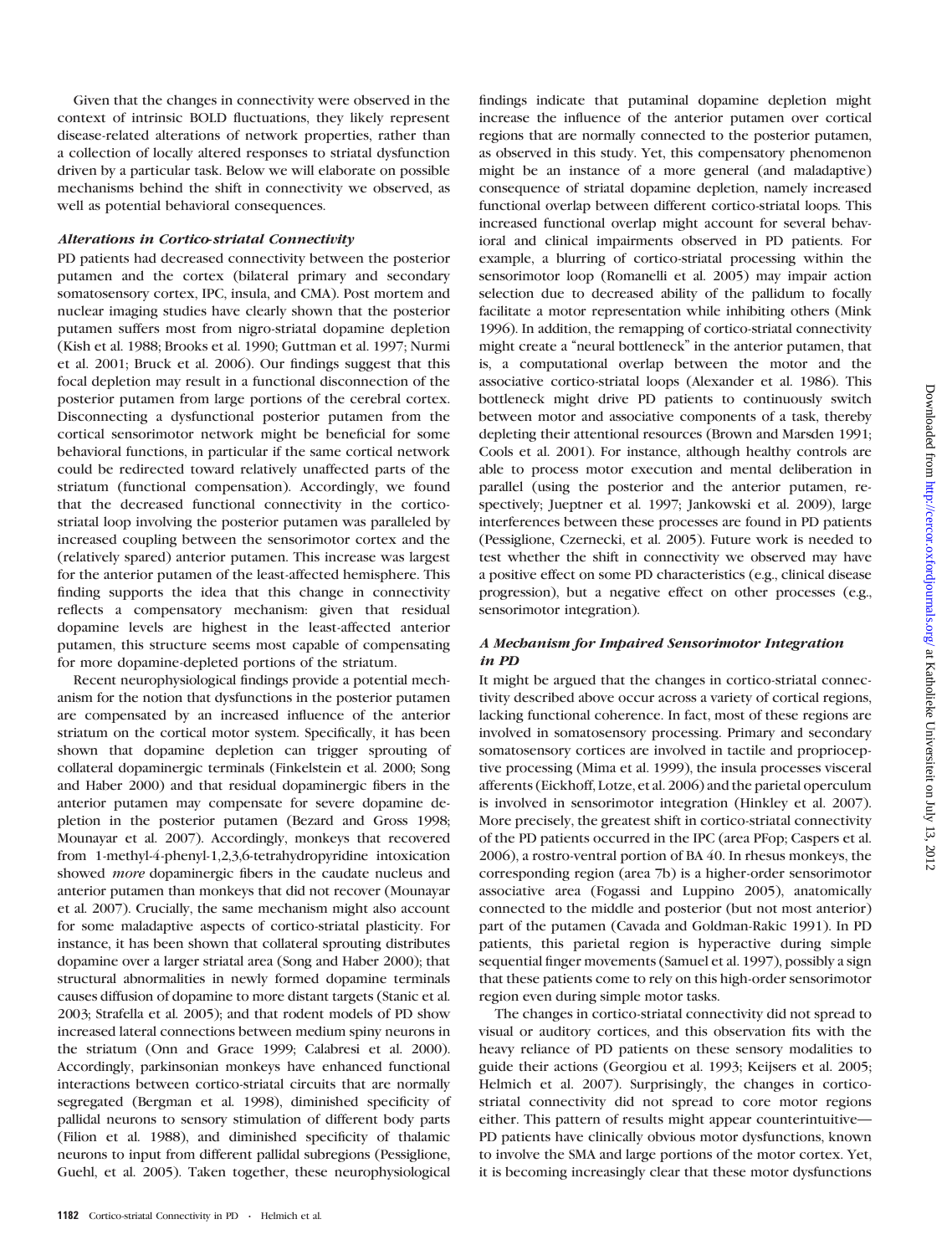are related to pervasive somatosensory impairments, including impairments in kinesthesia (Klockgether et al. 1995; Demirci et al. 1997; Jobst et al. 1997; Maschke et al. 2003; Boecker et al. 1999), joint position sense (Zia et al. 2000), sensory gating of urinary bladder efferents (Herzog et al. 2008), and central processing of proprioceptive signals (Rickards and Cody 1997; Boecker et al. 1999; Seiss et al. 2003). These impairments may lead to altered motor function in PD (Contreras-Vidal and Gold 2004; Keijsers et al. 2005), possibly through altered sensorimotor integration (Lewis and Byblow 2002). The precise mechanism behind these alterations remains unknown, but it has been suggested that deficient gating of sensory signals in the basal ganglia (Filion et al. 1988) may lead to abnormal processing of proprioceptive input in motor regions such as the SMA (Escola et al. 2002). In fact, these alterations of sensorimotor integration may predate in time the emergence of overt motor symptoms: asymptomatic gene carriers (at risk for developing PD) show altered electrophysiological indexes of sensorimotor integration, in the absence of any clinically discernible motor impairments (Baumer et al. 2007). Taken together, these considerations fit with the idea that movement disorders such as PD may actually result from a primary somatosensory dysfunction that causes faulty computation of relevant movement parameters (Flowers 1976; Maschke et al. 2003). Our finding of diminished coupling between 2 important nodes of the motor system (the precentral gyrus and the IPC), which were connected to different striatal subregions in PD but not in controls, supports the notion of impaired kinesthetic processing in PD. More precisely, we suggest that the observed remapping of cortico-striatal connectivity partly abolishes the strictly segregated flow of somatosensory information through the basal ganglia. This loss of segregation could lead to altered sensorimotor integration, thus contributing to the classical motor impairments seen in PD.

# Interpretational Issues

In this study, we did not directly correct for possible differences in heart rate or respiration across groups. However, given that both groups were similarly naïve to the scanner environment, and given that the effects we report are specific to a limited set of seed regions—there were no differences for the PCC, which has been shown to respond to autonomic fluctuations (Critchley et al. 2003; Birn et al. 2006; Shmueli et al. 2007)—it appears unlikely that different autonomic fluctuations caused the effects we observed.

For the posterior putamen, we observed functional connectivity with several areas outside the core motor system, that is, the bilateral dorsolateral prefrontal cortex, the extrastriate visual cortex, and the caudal superior temporal gyrus. Although scarce in comparison to the dense connections with the motor cortex, anatomical connectivity between the posterior putamen and extrastriate (Yeterian and Pandya 1995) and temporal cortex (Yeterian and Pandya 1998) has been reported in rhesus monkeys, providing a possible explanation for our results. Alternatively, the observed functional connectivity may be indirect and not rely on anatomical connections, which could explain the coupling between posterior putamen and the dorsolateral prefrontal cortex.

Another surprising finding may be that the subthalamic nucleus (STN), which has motor, associative and cognitive subregions, only showed functional connectivity with the anterior putamen. This may be explained by the size of this

nucleus  $(130 \text{ mm}^3)$ ; Mai et al. 2003), which amounts to 1.5 voxels at the resolution employed in our study. Specifically, given that our spatial resolution was not precise enough to capture the different subregions of the STN, partial volume effects may explain why the average signal in this region showed preferential coupling with the anterior putamen.

We could not find significant relationships between clinical measures of disease severity (i.e., total UPDRS or disease duration) and indexes of cortico-striatal connectivity. This negative result might stem from the fact that the UPDRS does not capture impairments in sensorimotor integration or dual task performance, that is, the functions presumably affected by the altered connectivity patterns we observed. Accordingly, previous work indicates that sensorimotor integration is already severely impaired in Parkin carriers that, despite being clinically un-noticeable, are at risk for developing PD (Baumer et al. 2007). It appears relevant to test whether a remapping of cortico-striatal connectivity occurs very early in the disease, because this raises the interesting possibility that altered cortico-striatal connectivity could be used for early diagnosis in presymptomatic stages of PD.

# Conclusion

This study shows how changes in striatal dopamine profoundly influence cortico-striatal connectivity. We found a strong decrease in functional connectivity between the posterior putamen and cortical somatosensory and motor regions. In contrast, the anterior putamen—where dopamine depletion in PD is typically less severe than in the posterior putamen expanded its connectivity profile to these regions, in particular the IPC. Our findings indicate that dopamine depletion leads to a loss of segregation between different cortico-striatal loops. We speculate that this network alteration may explain clinical symptoms such as impaired dual task performance and decreased sensorimotor integration in PD.

# Supplementary Material

<Supplementary material> can be found at: [http://www.cercor.](http://www.cercor.oxfordjournals.org/) [oxfordjournals.org/](http://www.cercor.oxfordjournals.org/)

#### Funding

Alkemade-Keuls Foundation (to B.R.B); and The Netherlands Organization for Scientific Research (VIDI grant no. 016.076.352 to B.R.B. and VIDI grant no. 452-03-339 to I.T.).

# **Notes**

We would like to thank Paul Gaalman for his help with data collection. We are grateful to Roshan Cools and Rolf Kötter for giving useful comments on the manuscript. Conflict of Interest: None declared.

Address correspondence to Dr Rick Helmich, Donders Institute for Brain, Cognition and Behaviour, Centre for Cognitive Neuroimaging, Radboud University Nijmegen, PO Box 9101, 6500 HB Nijmegen, the Netherlands. Email: Rick.Helmich@donders.ru.nl.

#### **References**

- Alexander GE, DeLong MR, Strick PL. 1986. Parallel organization of functionally segregated circuits linking basal ganglia and cortex. Annu Rev Neurosci. 9:357-381.
- Ashburner J. 2007. A fast diffeomorphic image registration algorithm. Neuroimage. 38:95-113.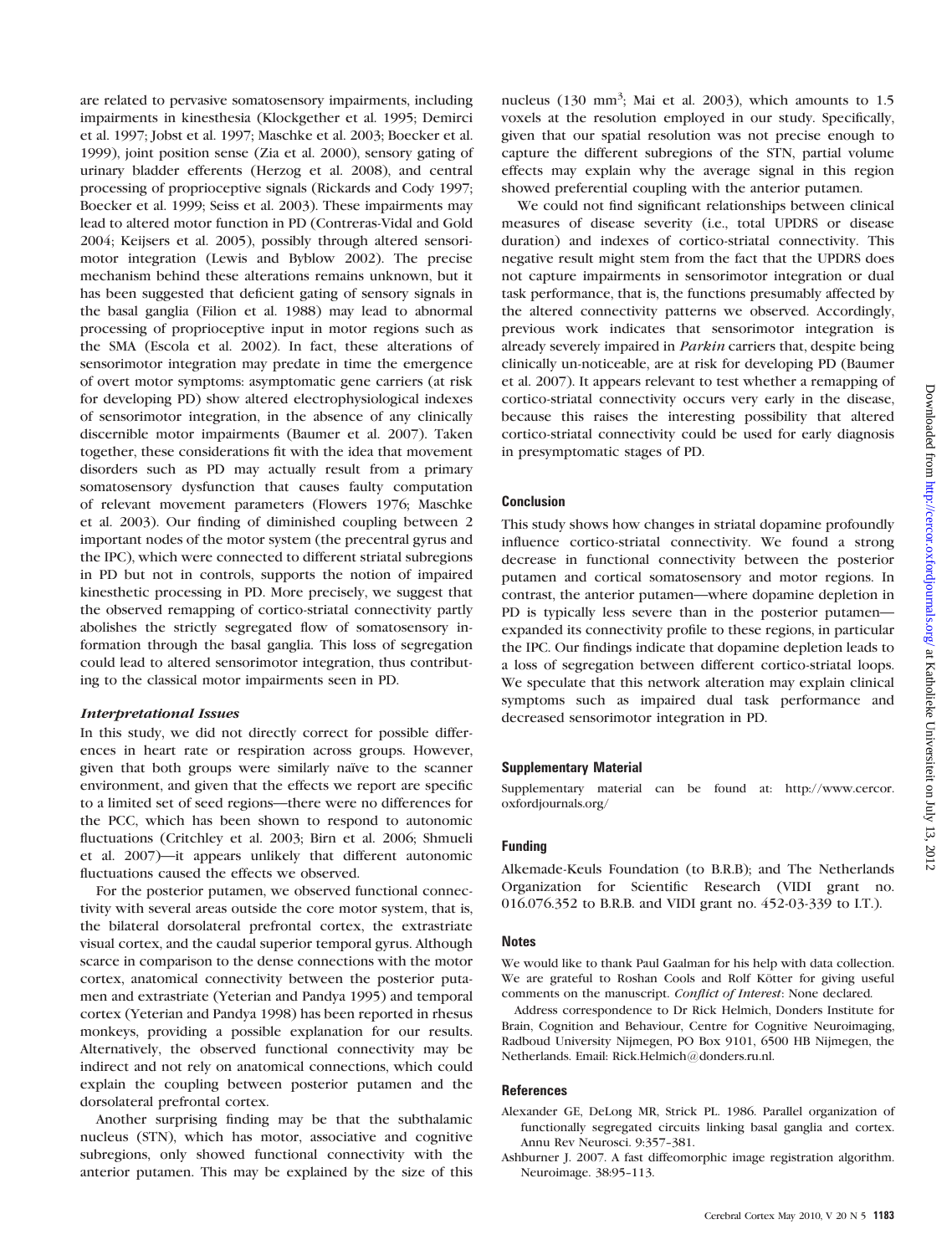- Ashburner J, Friston K. 1997. Multimodal image coregistration and partitioning—a unified framework. Neuroimage. 6:209-217.
- Balduzzi D, Riedner BA, Tononi G. 2008. A BOLD window into brain waves. Proc Natl Acad Sci USA. 105:15641-15642.
- Baumer T, Pramstaller PP, Siebner HR, Schippling S, Hagenah J, Peller M, Gerloff C, Klein C, Munchau A. 2007. Sensorimotor integration is abnormal in asymptomatic Parkin mutation carriers: a TMS study. Neurology. 69:1976-1981.
- Bergman H, Feingold A, Nini A, Raz A, Slovin H, Abeles M, Vaadia E. 1998. Physiological aspects of information processing in the basal ganglia of normal and parkinsonian primates. Trends Neurosci. 21:32-38.
- Bezard E, Gross CE. 1998. Compensatory mechanisms in experimental and human parkinsonism: towards a dynamic approach. Prog Neurobiol. 55:93-116.
- Birn RM, Diamond JB, Smith MA, Bandettini PA. 2006. Separating respiratory-variation-related fluctuations from neuronal-activity-related fluctuations in fMRI. Neuroimage. 31:1536-1548.
- Biswal B, Yetkin FZ, Haughton VM, Hyde JS. 1995. Functional connectivity in the motor cortex of resting human brain using echo-planar MRI. Magn Reson Med. 34:537-541.
- Boecker H, Ceballos-Baumann A, Bartenstein P, Weindl A, Siebner HR, Fassbender T, Munz F, Schwaiger M, Conrad B. 1999. Sensory processing in Parkinson's and Huntington's disease: investigations with 3D H(2)(15)O-PET. Brain. 122(Pt 9):1651-1665.
- Braak H, Del Tredici K, Rub U, de Vos RA, Jansen Steur EN, Braak E. 2003. Staging of brain pathology related to sporadic Parkinson's disease. Neurobiol Aging. 24:197-211.
- Brett M, Anton JL, Valabregue R, Poline JB. 2002. Region of interest analysis using an SPM toolbox [abstract]. Presented at the 8th International Conference on Functional Mapping of the Human Brain. Sendai, Japan.
- Brooks DJ, Ibanez V, Sawle GV, Quinn N, Lees AJ, Mathias CJ, Bannister R, Marsden CD, Frackowiak RS. 1990. Differing patterns of striatal 18F-dopa uptake in Parkinson's disease, multiple system atrophy, and progressive supranuclear palsy. Ann Neurol. 28:547-555.
- Brooks DJ, Piccini P. 2006. Imaging in Parkinson's disease: the role of monoamines in behavior. Biol Psychiatry. 59:908-918.
- Brown RG, Marsden CD. 1991. Dual task performance and processing resources in normal subjects and patients with Parkinson's disease. Brain. 114(Pt 1A):215-231.
- Bruck A, Aalto S, Nurmi E, Vahlberg T, Bergman J, Rinne JO. 2006. Striatal subregional 6-[18F]fluoro-L-dopa uptake in early Parkinson's disease: a two-year follow-up study. Mov Disord. 21:958-963.
- Calabresi P, Centonze D, Bernardi G. 2000. Electrophysiology of dopamine in normal and denervated striatal neurons. Trends Neurosci. 23:S57-S63.
- Caspers S, Geyer S, Schleicher A, Mohlberg H, Amunts K, Zilles K. 2006. The human inferior parietal cortex: cytoarchitectonic parcellation and interindividual variability. Neuroimage. 33:430-448.
- Cavada C, Goldman-Rakic PS. 1991. Topographic segregation of corticostriatal projections from posterior parietal subdivisions in the macaque monkey. Neuroscience. 42:683-696.
- Contreras-Vidal JL, Gold DR. 2004. Dynamic estimation of hand position is abnormal in Parkinson's disease. Parkinsonism Relat Disord. 10: 501-506.
- Cools R, Barker RA, Sahakian BJ, Robbins TW. 2001. Mechanisms of cognitive set flexibility in Parkinson's disease. Brain. 124:2503-2512.
- Critchley HD, Mathias CJ, Josephs O, O'Doherty J, Zanini S, Dewar BK, Cipolotti L, Shallice T, Dolan RJ. 2003. Human cingulate cortex and autonomic control: converging neuroimaging and clinical evidence. Brain. 126:2139-2152.
- Damoiseaux JS, Rombouts SA, Barkhof F, Scheltens P, Stam CJ, Smith SM, Beckmann CF. 2006. Consistent resting-state networks across healthy subjects. Proc Natl Acad Sci USA. 103:13848-13853.
- Demirci M, Grill S, McShane L, Hallett M. 1997. A mismatch between kinesthetic and visual perception in Parkinson's disease. Ann Neurol. 41:781-788.
- Di Martino A, Scheres A, Margulies DS, Kelly AM, Uddin LQ, Shehzad Z, Biswal B, Walters JR, Castellanos FX, Milham MP. 2008. Functional connectivity of human striatum: a resting state fMRI study. Cereb Cortex. 18:2735-2747.
- Draganski B, Kherif F, Kloppel S, Cook PA, Alexander DC, Parker GJ, Deichmann R, Ashburner J, Frackowiak RS. 2008. Evidence for segregated and integrative connectivity patterns in the human Basal Ganglia. J Neurosci. 28:7143--7152.
- Dubois B, Slachevsky A, Litvan I, Pillon B. 2000. The FAB: a frontal assessment battery at bedside. Neurology. 55:1621-1626.
- Duvernoy HM, Cabanis EA, Vannson JL. 1991. The human brain: Surface three-dimensional sectional anatomy and MR. Wien: Springer-Verlag.
- Eckert T, Tang C, Eidelberg D. 2007. Assessment of the progression of Parkinson's disease: a metabolic network approach. Lancet Neurol. 6:926-932.
- Eickhoff SB, Amunts K, Mohlberg H, Zilles K. 2006. The human parietal operculum. II. Stereotaxic maps and correlation with functional imaging results. Cereb Cortex. 16:268-279.
- Eickhoff SB, Lotze M, Wietek B, Amunts K, Enck P, Zilles K. 2006. Segregation of visceral and somatosensory afferents: an fMRI and cytoarchitectonic mapping study. Neuroimage. 31:1004-1014.
- Eickhoff SB, Stephan KE, Mohlberg H, Grefkes C, Fink GR, Amunts K, Zilles K. 2005. A new SPM toolbox for combining probabilistic cytoarchitectonic maps and functional imaging data. Neuroimage. 25:1325--1335.
- Escola L, Michelet T, Douillard G, Guehl D, Bioulac B, Burbaud P. 2002. Disruption of the proprioceptive mapping in the medial wall of parkinsonian monkeys. Ann Neurol. 52:581-587.
- Filion M, Tremblay L, Bedard PJ. 1988. Abnormal influences of passive limb movement on the activity of globus pallidus neurons in parkinsonian monkeys. Brain Res. 444:165-176.
- Finkelstein DI, Stanic D, Parish CL, Tomas D, Dickson K, Horne MK. 2000. Axonal sprouting following lesions of the rat substantia nigra. Neuroscience. 97:99-112.
- Flowers KA. 1976. Visual "closed-loop" and "open-loop" characteristics of voluntary movement in patients with Parkinsonism and intention tremor. Brain. 99:269-310.
- Fogassi L, Luppino G. 2005. Motor functions of the parietal lobe. Curr Opin Neurobiol. 15:626-631.
- Fox MD, Raichle ME. 2007. Spontaneous fluctuations in brain activity observed with functional magnetic resonance imaging. Nat Rev Neurosci. 8:700-711.
- Friston KJ. 2007. Statistical parametric mapping: the analysis of functional brain images. Amsterdam: Elsevier/Academic Press.
- Friston KJ, Ashburner J, Frith CD, Poline JB, Heather JD, Frackowiak RSJ. 1995. Spatial registration and normalization of images. Hum Brain Mapp. 3:165-189.
- Genovese CR, Lazar NA, Nichols T. 2002. Thresholding of statistical maps in functional neuroimaging using the false discovery rate. Neuroimage. 15:870-878.
- Georgiou N, Iansek R, Bradshaw JL, Phillips JG, Mattingley JB, Bradshaw JA. 1993. An evaluation of the role of internal cues in the pathogenesis of parkinsonian hypokinesia. Brain. 116(Pt 6):1575-1587.
- Ghosh A, Rho Y, McIntosh AR, Kotter R, Jirsa VK. 2008. Noise during rest enables the exploration of the brain's dynamic repertoire. PLoS Comput Biol. 4:e1000196.
- Greicius MD, Krasnow B, Reiss AL, Menon V. 2003. Functional connectivity in the resting brain: a network analysis of the default mode hypothesis. Proc Natl Acad Sci USA. 100:253-258.
- Greicius MD, Srivastava G, Reiss AL, Menon V. 2004. Default-mode network activity distinguishes Alzheimer's disease from healthy aging: evidence from functional MRI. Proc Natl Acad Sci USA. 101:4637-4642.
- Guttman M, Burkholder J, Kish SJ, Hussey D, Wilson A, DaSilva J, Houle S. 1997. [11C]RTI-32 PET studies of the dopamine transporter in early dopa-naive Parkinson's disease: implications for the symptomatic threshold. Neurology. 48:1578-1583.
- He BJ, Shulman GL, Snyder AZ, Corbetta M. 2007. The role of impaired neuronal communication in neurological disorders. Curr Opin Neurol. 20:655-660.
- He BJ, Snyder AZ, Zempel JM, Smyth MD, Raichle ME. 2008. Electrophysiological correlates of the brain's intrinsic large-scale functional architecture. Proc Natl Acad Sci USA. 105:16039-16044.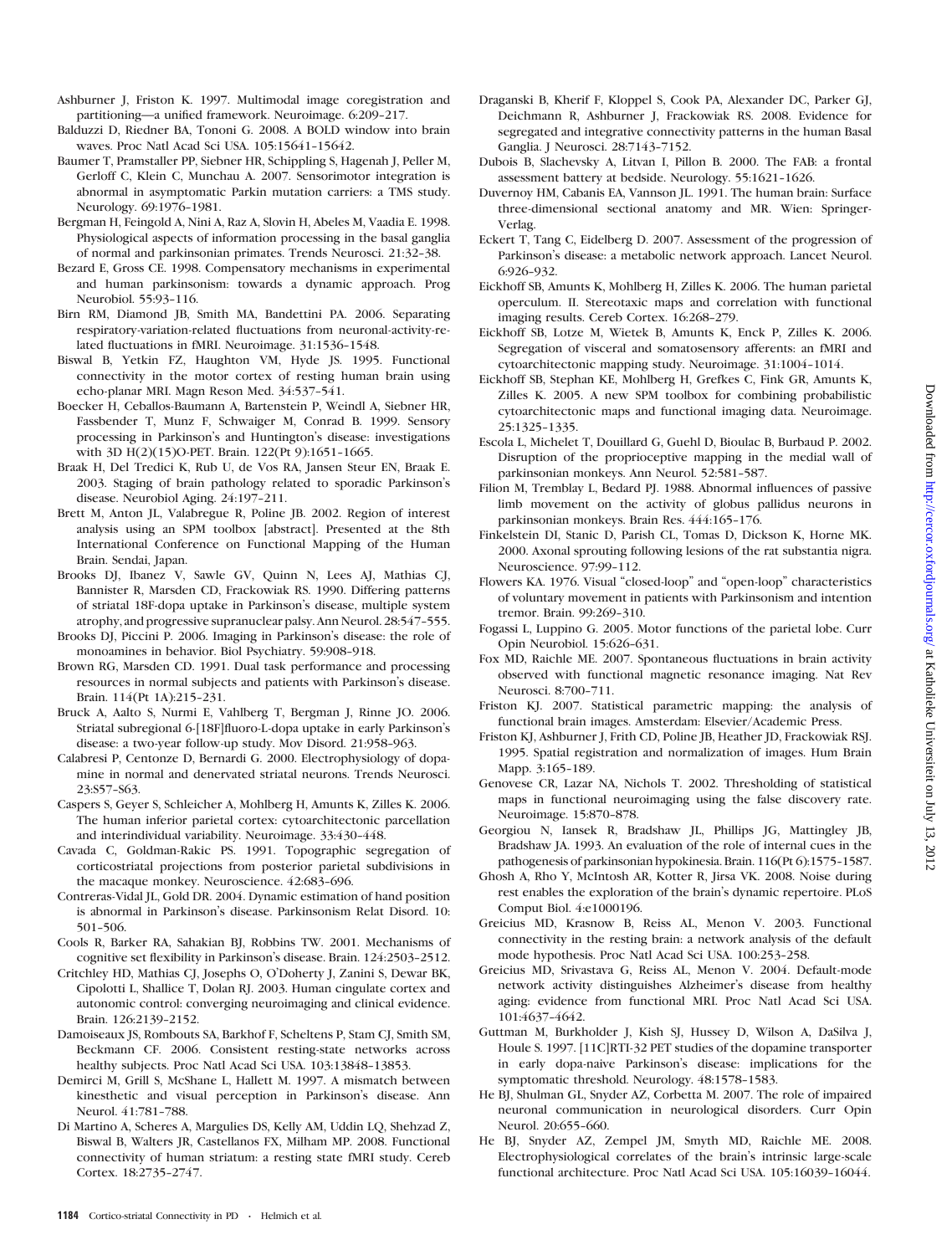- Helmich RC, Aarts E, de Lange FP, Bloem BR, Toni I. 2009. Increased dependence of action selection on recent motor history in Parkinson's disease. J Neurosci. 29:6105-6113.
- Helmich RC, De Lange FP, Bloem BR, Toni I. 2007. Cerebral compensation during motor imagery in Parkinson's disease. Neuropsychologia. 45:2201-2215.
- Herzog J, Weiss PH, Assmus A, Wefer B, Seif C, Braun PM, Pinsker MO, Herzog H, Volkmann J, Deuschl G, et al. 2008. Improved sensory gating of urinary bladder afferents in Parkinson's disease following subthalamic stimulation. Brain. 131:132-145.
- Hinkley LB, Krubitzer LA, Nagarajan SS, Disbrow EA. 2007. Sensorimotor integration in S2, PV, and parietal rostroventral areas of the human sylvian fissure. J Neurophysiol. 97:1288-1297.
- Honey CJ, Kotter R, Breakspear M, Sporns O. 2007. Network structure of cerebral cortex shapes functional connectivity on multiple time scales. Proc Natl Acad Sci USA. 104:10240-10245.
- Honey CJ, Sporns O, Cammoun L, Gigandet X, Thiran JP, Meuli R, Hagmann P. 2009. Predicting human resting-state functional connectivity from structural connectivity. Proc Natl Acad Sci USA. 106:2035--2040.
- Hoover JE, Strick PL. 1993. Multiple output channels in the basal ganglia. Science. 259:819-821.
- Houk JC, Wise SP. 1995. Distributed modular architectures linking basal ganglia, cerebellum, and cerebral cortex: their role in planning and controlling action. Cereb Cortex. 5:95-110.
- Jankowski J, Scheef L, Huppe C, Boecker H. 2009. Distinct striatal regions for planning and executing novel and automated movement sequences. Neuroimage. 44:1369-1379.
- Jobst EE, Melnick ME, Byl NN, Dowling GA, Aminoff MJ. 1997. Sensory perception in Parkinson disease. Arch Neurol. 54:450-454.
- Jueptner M, Frith CD, Brooks DJ, Frackowiak RS, Passingham RE. 1997. Anatomy of motor learning. II. Subcortical structures and learning by trial and error. J Neurophysiol. 77:1325-1337.
- Keijsers NL, Admiraal MA, Cools AR, Bloem BR, Gielen CC. 2005. Differential progression of proprioceptive and visual information processing deficits in Parkinson's disease. Eur J Neurosci. 21: 239--248.
- Kelly C, de Zubicaray G, Di Martino A, Copland DA, Reiss PT, Klein DF, Castellanos FX, Milham MP, McMahon K. 2009. L-dopa modulates functional connectivity in striatal cognitive and motor networks: a double-blind placebo-controlled study. J Neurosci. 29:7364-7378.
- Kish SJ, Shannak K, Hornykiewicz O. 1988. Uneven pattern of dopamine loss in the striatum of patients with idiopathic Parkinson's disease. Pathophysiologic and clinical implications. N Engl J Med. 318: 876-880.
- Klockgether T, Borutta M, Rapp H, Spieker S, Dichgans J. 1995. A defect of kinesthesia in Parkinson's disease. Mov Disord. 10:460-465.
- Langston JW, Widner H, Goetz CG, Brooks D, Fahn S, Freeman T, Watts R. 1992. Core assessment program for intracerebral transplantations (CAPIT). Mov Disord. 7:2-13.
- Lehericy S, Bardinet E, Tremblay L, Van de Moortele PF, Pochon JB, Dormont D, Kim DS, Yelnik J, Ugurbil K. 2006. Motor control in basal ganglia circuits using fMRI and brain atlas approaches. Cereb Cortex. 16:149-161.
- Lehericy S, Benali H, Van de Moortele PF, Pelegrini-Issac M, Waechter T, Ugurbil K, Doyon J. 2005. Distinct basal ganglia territories are engaged in early and advanced motor sequence learning. Proc Natl Acad Sci USA. 102:12566-12571.
- Lehericy S, Ducros M, Krainik A, Francois C, Van de Moortele PF, Ugurbil K, Kim DS. 2004. 3-D diffusion tensor axonal tracking shows distinct SMA and pre-SMA projections to the human striatum. Cereb Cortex. 14:1302-1309.
- Lehericy S, Ducros M, Van de Moortele PF, Francois C, Thivard L, Poupon C, Swindale N, Ugurbil K, Kim DS. 2004b. Diffusion tensor fiber tracking shows distinct corticostriatal circuits in humans. Ann Neurol. 55:522-529.
- Lewis GN, Byblow WD. 2002. Altered sensorimotor integration in Parkinson's disease. Brain. 125:2089-2099.
- Li SJ, Li Z, Wu G, Zhang MJ, Franczak M, Antuono PG. 2002. Alzheimer Disease: evaluation of a functional MR imaging index as a marker. Radiology. 225:253-259.
- Lund TE, Norgaard MD, Rostrup E, Rowe JB, Paulson OB. 2005. Motion or activity: their role in intra- and inter-subject variation in fMRI. Neuroimage. 26:960-964.
- Mai JK, Paxinos G, Assheuer J. 2003. Atlas of the human brain. San Diego, CA: Elsevier Academic Press.
- Martinez D, Slifstein M, Broft A, Mawlawi O, Hwang DR, Huang Y, Cooper T, Kegeles L, Zarahn E, Abi-Dargham A, et al. 2003. Imaging human mesolimbic dopamine transmission with positron emission tomography. Part II: amphetamine-induced dopamine release in the functional subdivisions of the striatum. J Cereb Blood Flow Metab. 23:285--300.
- Maschke M, Gomez CM, Tuite PJ, Konczak J. 2003. Dysfunction of the basal ganglia, but not the cerebellum, impairs kinaesthesia. Brain. 126:2312--2322.
- Mima T, Sadato N, Yazawa S, Hanakawa T, Fukuyama H, Yonekura Y, Shibasaki H. 1999. Brain structures related to active and passive finger movements in man. Brain. 122(Pt 10):1989--1997.
- Mink JW. 1996. The basal ganglia: focused selection and inhibition of competing motor programs. Prog Neurobiol. 50:381-425.
- Monchi O, Petrides M, Doyon J, Postuma RB, Worsley K, Dagher A. 2004. Neural bases of set-shifting deficits in Parkinson's disease. J Neurosci. 24:702--710.
- Mounayar S, Boulet S, Tande D, Jan C, Pessiglione M, Hirsch EC, Feger J, Savasta M, Francois C, Tremblay L. 2007. A new model to study compensatory mechanisms in MPTP-treated monkeys exhibiting recovery. Brain. 130:2898-2914.
- Murphy K, Birn RM, Handwerker DA, Jones TB, Bandettini PA. 2009. The impact of global signal regression on resting state correlations: are anti-correlated networks introduced? Neuroimage. 44:893-905.
- Nichols T, Brett M, Andersson J, Wager T, Poline JB. 2005. Valid conjunction inference with the minimum statistic. Neuroimage. 25:653-660.
- Nurmi E, Ruottinen HM, Bergman J, Haaparanta M, Solin O, Sonninen P, Rinne JO. 2001. Rate of progression in Parkinson's disease: a 6-[18F]fluoro-L-dopa PET study. Mov Disord. 16:608-615.
- Onn SP, Grace AA. 1999. Alterations in electrophysiological activity and dye coupling of striatal spiny and aspiny neurons in dopaminedenervated rat striatum recorded in vivo. Synapse. 33:1-15.
- Patenaude B. 2007. Bayesian statistical models of shape and appearance for subcortical brain segmentation. D.Phil. Thesis. University of Oxford.
- Pessiglione M, Czernecki V, Pillon B, Dubois B, Schupbach M, Agid Y, Tremblay L. 2005. An effect of dopamine depletion on decisionmaking: the temporal coupling of deliberation and execution. J Cogn Neurosci. 17:1886-1896.
- Pessiglione M, Guehl D, Rolland AS, Francois C, Hirsch EC, Feger J, Tremblay L. 2005. Thalamic neuronal activity in dopamine-depleted primates: evidence for a loss of functional segregation within basal ganglia circuits. J Neurosci. 25:1523-1531.
- Pinsk MA, Kastner S. 2007. Neuroscience: unconscious networking. Nature. 447:46-47.
- Postuma RB, Dagher A. 2006. Basal ganglia functional connectivity based on a meta-analysis of 126 positron emission tomography and functional magnetic resonance imaging publications. Cereb Cortex. 16:1508--1521.
- Raichle ME, MacLeod AM, Snyder AZ, Powers WJ, Gusnard DA, Shulman GL. 2001. A default mode of brain function. Proc Natl Acad Sci USA. 98:676-682.
- Rickards C, Cody FW. 1997. Proprioceptive control of wrist movements in Parkinson's disease. Reduced muscle vibration-induced errors. Brain. 120(Pt 6):977-990.
- Rivlin-Etzion M, Marmor O, Heimer G, Raz A, Nini A, Bergman H. 2006. Basal ganglia oscillations and pathophysiology of movement disorders. Curr Opin Neurobiol. 16:629-637.
- Romanelli P, Esposito V, Schaal DW, Heit G. 2005. Somatotopy in the basal ganglia: experimental and clinical evidence for segregated sensorimotor channels. Brain Res Rev. 48:112-128.
- Rowe J, Stephan KE, Friston K, Frackowiak R, Lees A, Passingham R. 2002. Attention to action in Parkinson's disease: impaired effective connectivity among frontal cortical regions. Brain. 125:276-289.
- Samuel M, Ceballos-Baumann AO, Blin J, Uema T, Boecker H, Passingham RE, Brooks DJ. 1997. Evidence for lateral premotor